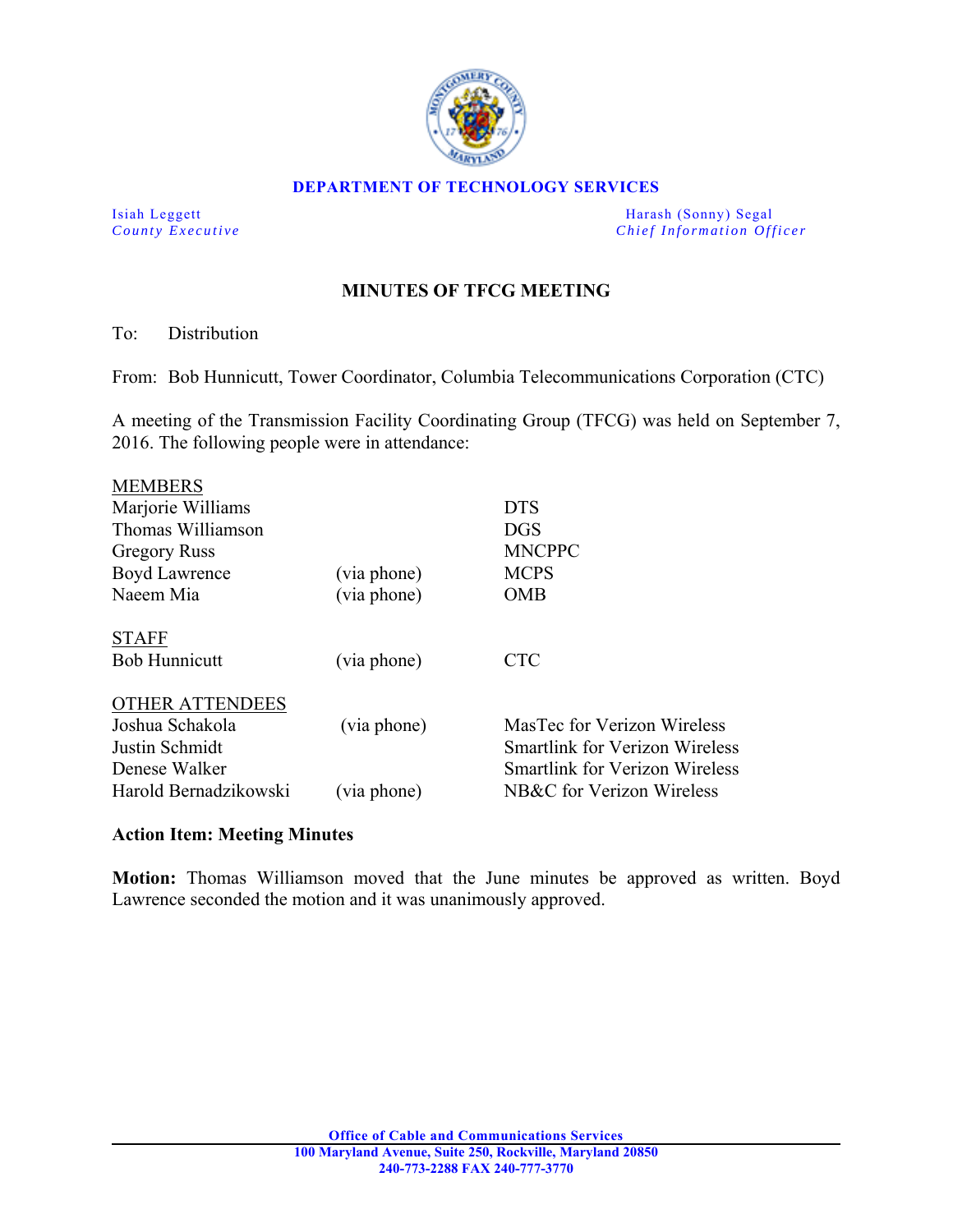Minutes of TFCG Meeting Held September 7, 2016 Page 2 of 6

## **Action Item: Consent Agenda**

*1. Application number***:** 201608-69 *Type***:** MM *Received (date)***:** 12 July 2016 *Applicant***:** Verizon Wireless *Site Name/Location***:** Watkins Mill High School/10301 Apple Ridge Road, Gaithersburg *Zoning Standard***:** R-200, Limited Use *Property Owner***:** MCPS *Description*: Replace twelve antennas with twelve panel antennas, six 96"-high and six 51"-high, at the 108' level on a 120'-high monopole. *Tower Coordinator Recommendation***:** *Recommended* 

*2. Application number***:** 201609-02 *Type***:** MM *Received (date)***:** 26 July 2016 *Applicant***:** T-Mobile *Site Name/Location***:** Wheaton High School/12501 Dalewood Road, Silver Spring *Zoning Standard***:** R-60, Limited Use *Property Owner***:** Street Retail, Inc. **Description:** Replace three antennas with three 57"-high panel antennas at the 102' level on a 100'-high monopole. *Tower Coordinator Recommendation***:** Recommended

*3. Application number***:** 201609-04 *Type***:** MM *Received (date)***:** 29 July 2016 *Applicant***:** T-Mobile *Site Name/Location***:** Park Ritchie Apts./ 7600 Maple Avenue, Takoma Park *Zoning Standard***:** R-10, Limited Use *Property Owner***:** Park Ritchie LLC *Description*: Replace three antennas with three 57"-high panel antennas at the 167' level atop a 148'-high apartment building. *Tower Coordinator Recommendation***:** Recommended

*4. Application number***:** 201609-05 *Type***:** MM *Received (date)***:** 29 July 2016

*Applicant***:** T-Mobile *Site Name/Location***:** Claridge House Apts./ 2445 Lyttonsville Road, Silver Spring *Zoning Standard***:** R-H, Limited Use *Property Owner***:** C & C Apartments Assoc. LP *Description*: Replace three antennas with three 57"-high panel antennas at the 160' level atop a 135'-high apartment building.

*Tower Coordinator Recommendation***:** Recommended

*5. Application number***:** 201609-06 *Type***:** MM *Received (date)***:** 04 August 2016 *Applicant***:** T-Mobile

*Site Name/Location***:** Fire Station #31/ 12100 Darnestown Road, Gaithersburg *Zoning Standard***:** R-200, Limited Use *Property Owner***:** Montgomery County *Description*: Replace six antennas with nine panel antennas, three 56"-high, three 57"-high, and three 93"-high, at the  $117$ ' level on a 160'-high monopole.

*Tower Coordinator Recommendation***:** Recommended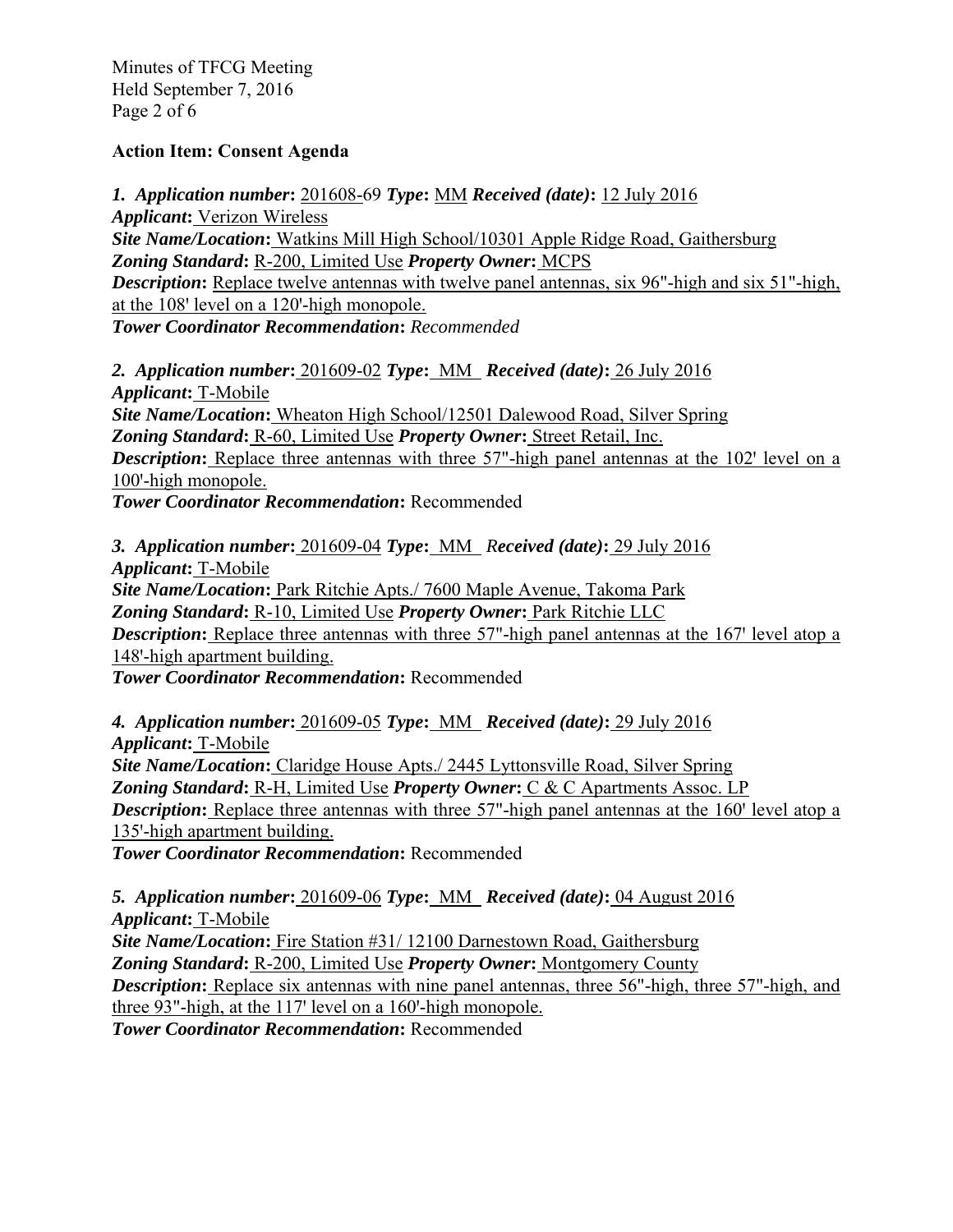Minutes of TFCG Meeting Held September 7, 2016 Page 3 of 6

*6. Application number***:** 201609-07 *Type***:** MM *Received (date)***:** 04 August 2016 *Applicant***:** AT&T

*Site Name/Location***:** Rock Creek/ 8630 Fenton Street, Silver Spring *Zoning Standard***:** CR-5, Limited Use *Property Owner***:** Montgomery County *Description*: Replace three antennas with three 96"-high panel antennas at the 150' level atop a 160'-high office building. *Tower Coordinator Recommendation***:** Recommended

*7. Application number***:** 201609-32 *Type***:** MM *Received (date)***:** 11 August 2016 *Applicant***:** T-Mobile *Site Name/Location***:** Shady Grove Medical Center/ 9850 Key West Avenue, Rockville *Zoning Standard***:** CR-1.0, Limited Use *Property Owner***:** Washington Real Estate Trust **Description:** Add three 93"-high panel antennas at the 62' level atop a 53'-high office building. *Tower Coordinator Recommendation***:** Recommended

*8. Application number***:** 201609-35 *Type***:** MM *Received (date)***:** 11 August 2016 *Applicant***:** T-Mobile *Site Name/Location***:** Adventist Hospital/ 7600 Carroll Avenue, Takoma Park *Zoning Standard***:** R-60, Limited Use *Property Owner***:** Adventist Hospital Mid-Atl Corp *Description*: Replace three antennas with three 57"-high panel antennas at the 110' level atop an 82'-high hospital. *Tower Coordinator Recommendation***:** Recommended

*9. Application number***:** 201609-36 *Type***:** MM *Received (date)***:** 16 August 2016 *Applicant***:** AT&T *Site Name/Location***:** Shady Grove Post Office/ 16501 Shady Grove Road, Gaithersburg *Zoning Standard***:** I-1, Limited Use *Property Owner***:** US Postal Service **Description:** Replace six antennas with six panel antennas, three 73"-high and three 96"-high, and three RRH, at the 145' level on a 146'-high monopole. *Tower Coordinator Recommendation***:** Recommended

*10. Application number***:** 201609-38 *Type***:** MM *Received (date)***:** 15 August 2016 *Applicant***:** T-Mobile *Site Name/Location***:** University Gardens/ 440 University Boulevard East, Silver Spring *Zoning Standard***:** R-60, Limited Use *Property Owner***:** Korean Community Sr. Housing *Description*: Replace three antennas with three 57"-high panel antennas at the 50' level atop a 30'-high building.

*Tower Coordinator Recommendation***:** Recommended

**Motion:** Gregory Russ moved that all items on the Consent Agenda be recommended. Naeem Mia seconded the motion and it was unanimously approved.

**Regular Agenda**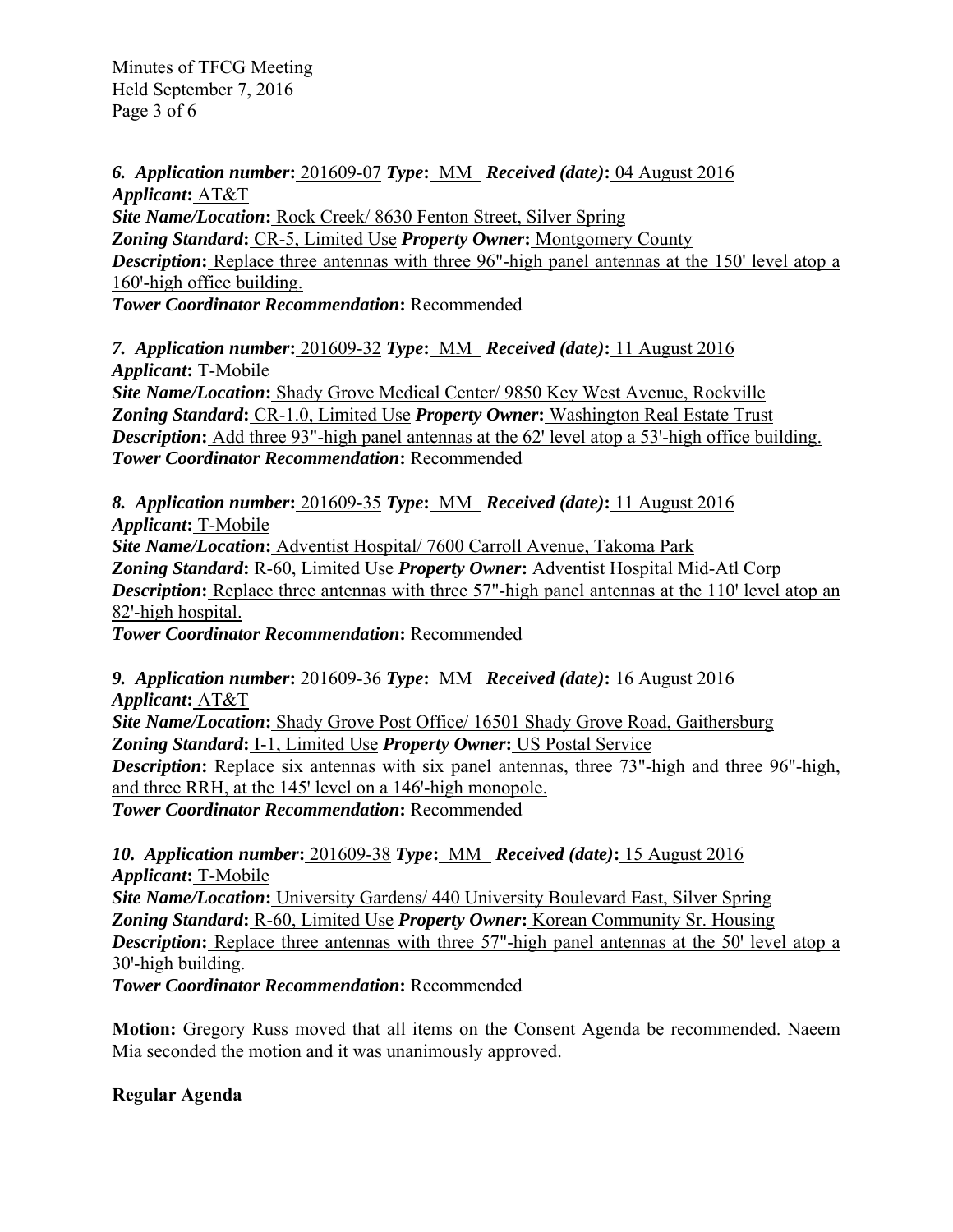Minutes of TFCG Meeting Held September 7, 2016 Page 4 of 6

**Discussion:** Bob Hunnicutt noted Items number 11 through 14 and number 16 on the regular agenda were all for placing Small Cell Antennas on existing structures. He reminded the group that a Small Cell Antenna is a stand-alone antenna less than three feet high used to add coverage capacity in a small area in the vicinity of the antenna.

**11.** *Application number***:** 201608-71 *Type***:** Colocation *Received (date)***:** 13 July 2016 *Applicant***:** Verizon Wireless

*Site Name/Location***:** Giant Food – Silver Spring/ 8750 Arliss Street, Silver Spring

*Zoning Standard***:** CRT, Limited Use *Property Owner***:** Washington Real Estate Investment Trust

**Description:** Attach one 28"-high omnidirectional antenna and two RRHs at the 25' level atop a 19'-high grocery store.

*Tower Coordinator Recommendation***:** Recommended

**Motion:** Mr. Williamson moved that the application be recommended. Mr. Russ seconded the motion and it was unanimously approved.

**12.** *Application number***:** 201609-01 *Type***:** Colocation *Received (date)***:** 26 July 2016 *Applicant***:** Verizon Wireless *Site Name/Location***:** ShopHouse Kitchen/ 4820 Bethesda Avenue, Bethesda *Zoning Standard***:** CRT, Limited Use *Property Owner***:** Street Retail, Inc. **Description:** Attach one 23"-high omnidirectional antenna at the 23' level atop a 19'-high restaurant.

*Tower Coordinator Recommendation***:** Recommended

**Discussion:** Mr. Hunnicutt noted that this antenna will be screened behind a faux wall atop the restaurant.

**Motion:** Mr. Williamson moved that the application be recommended. Gregory Russ seconded the motion and it was unanimously approved.

*13. Application number***:** 201609-03 *Type***:** Colocation *Received (date)***:** 21 July 2016 *Applicant***:** Verizon Wireless *Site Name/Location***:** Strathmore Music Center/ 10701 Rockville Pike, Rockville *Zoning Standard***:** R-60, Limited Use *Property Owner***:** Montgomery County **Description:** Attach one 24"-high omnidirectional antenna at the 27' level on a 25'-high light pole.

*Tower Coordinator Recommendation***:** Recommended

**Discussion:** Mr. Williamson noted that this is a light pole replacement that DPS has approved.

**Motion:** Mr. Williamson moved that the application be recommended. Mr. Russ seconded the motion and it was unanimously approved.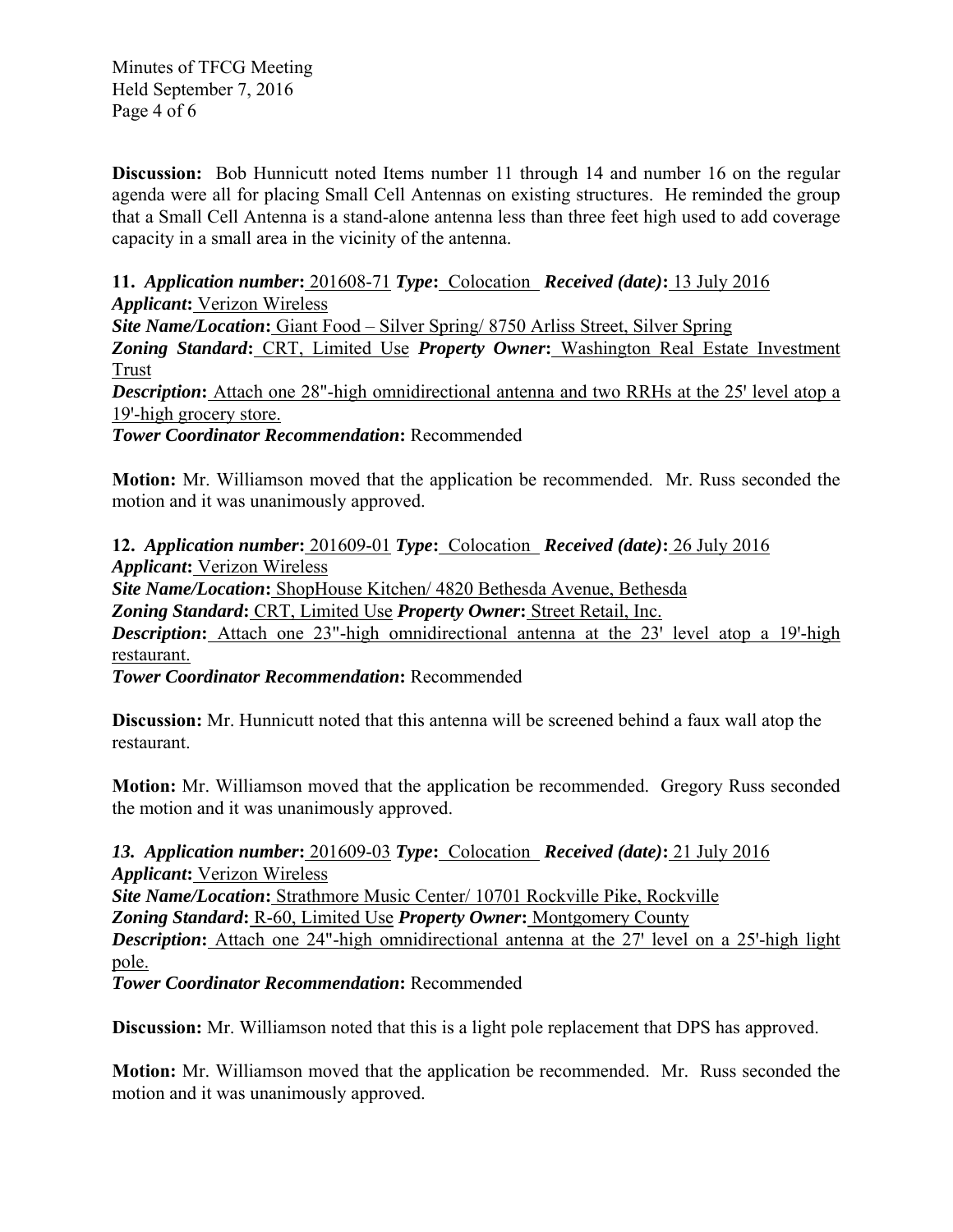Minutes of TFCG Meeting Held September 7, 2016 Page 5 of 6

*14. Application number***:** 201609-08 *Type***:** Colocation *Received (date)***:** 08 August 2016 *Applicant***:** Verizon Wireless

*Site Name/Location***:** Aspen Hill-Small Cell 3/ 13601 Connecticut Avenue, Silver Spring *Zoning Standard***:** NR-0.75, Limited Use *Property Owner***:** Aspen Hill Ventures, LLC **Description:** Attach one 24"-high omnidirectional antenna at the 43' level on a 41'-high light pole.

*Tower Coordinator Recommendation***:** Recommended

**Discussion:** Mr. Hunnicutt reminded the group that this application was part of three filed last year, but the light pole to which the antenna was then proposed to be attached had not been constructed. Since that time, the light pole has been installed and the co-location attachment has been filed again for review and action.

**Motion:** Mr. Williamson moved that the application be recommended. Mr. Russ seconded the motion and it was unanimously approved.

*15. Application number***:** 201609-09 *Type***:** Colocation *Received (date)***:** 08 August 2016 *Applicant***:** T-Mobile *Site Name/Location***:** Tech Road 3M Building/ 12215 Plum Orchard Drive, Silver Spring *Zoning Standard***:** CR-0.75, Limited Use *Property Owner***:** Tech Hill Joma, LLC **Description:** Attach six panel antennas, three 57"-high and three 93"-high, and one 2'-wide dish antenna, at the 50' level atop a 42'-high office building. *Tower Coordinator Recommendation***:** Recommended

**Discussion:** Mr. Hunnicutt noted that this is a typical co-location to place antennas atop this building, which is a new site for cell antennas.

**Motion:** Mr. Williamson moved that the application be recommended. Mr. Russ seconded the motion and it was unanimously approved.

*16. Application number***:** 201609-33 *Type***:** Colocation *Received (date)***:** 11 August 2016 *Applicant***:** Verizon Wireless *Site Name/Location***:** Bethesda Exxon/ 10335 Old Georgetown Road, Bethesda *Zoning Standard***:** CRT, Limited Use *Property Owner***:** Federal Realty Investment TR *Description*: Attach one 27"-high omnidirectional antenna at the 21' level on a 17'-high existing chimney atop the gas station. *Tower Coordinator Recommendation***:** Recommended

*Discussion:* Mr. Hunnicutt noted that the description is incorrect. The antenna will be placed within a faux wall to match the appearance of the existing chimney atop the gas station, not on the existing chimney.